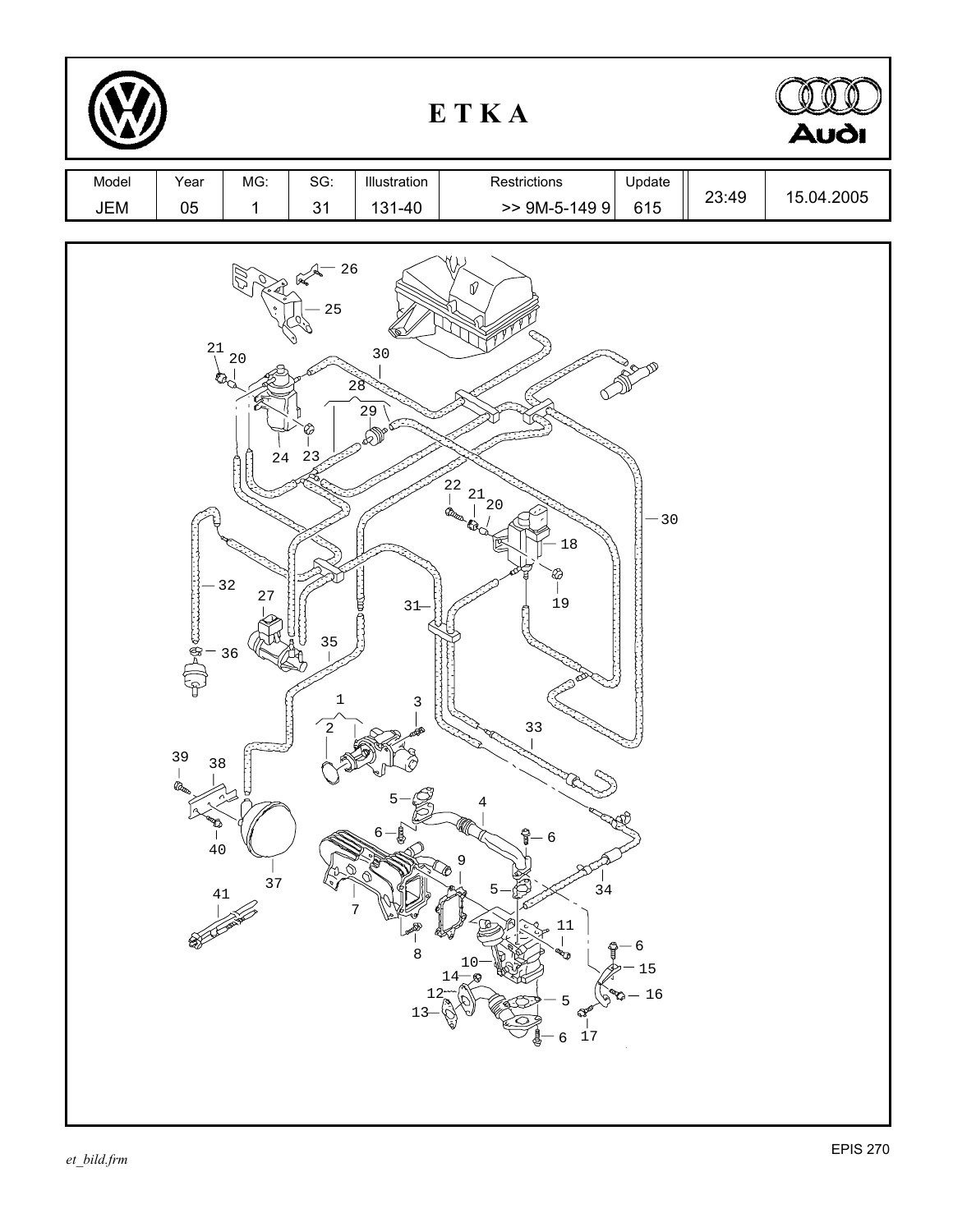

## **E T K A**



| Model | Year     | MG: | SG:     | Illustration                       | Restrictions    | Update |       |                            |
|-------|----------|-----|---------|------------------------------------|-----------------|--------|-------|----------------------------|
| JEM   | በፍ<br>uJ |     | ົ.<br>ັ | $\overline{10}$<br>24<br>`−4∪<br>ື | $9M-5-$<br>1499 | 615    | 23:49 | 4.2005<br>้เ<br>74.<br>. ب |

| Pos |   | Part Number    | Name                                   | Remarks    | Qty            | Model                                        |
|-----|---|----------------|----------------------------------------|------------|----------------|----------------------------------------------|
|     |   |                | exhaust recirculation<br>vacuum system | $1.9$ ltr. |                | $4$ -cylinder/<br>diesel eng.:<br><b>BEW</b> |
| 1   |   | 038 131 501 AD | egr valve                              |            | 1              |                                              |
| 2   | N | 900 627 01     | round seal                             | 44X2,5     | 1              |                                              |
| 3   | N | 102 278 03     | bolt, with hex. socket hd.<br>(combi.) | M6X20      | 3              |                                              |
| 4   |   | 038 131 521 CA | connecting pipe                        |            | 1              |                                              |
| 5   |   | 069 131 547 D  | gasket                                 | 32MM       | 3              |                                              |
| 6   | N | 904 154 03     | bolt, with hex. socket hd.<br>(combi.) | M8X22-Z1   | 6              |                                              |
| 7   |   | 038 131 513 R  | exhaust gas recirc. cooler             |            | 1              |                                              |
| 8   | N | 101 148 02     | bolt, with hex. socket hd.<br>(combi.) | M6X15Z1    | 3              |                                              |
| 9   |   | 038 131 547    | gasket                                 |            | 1              |                                              |
| 10  |   | 038 131 063 C  | throttle body                          |            | $\mathbf{1}$   |                                              |
| 11  | N | 014 703 5      | bolt, with hex. socket<br>hd.          | M6X18      | 6              |                                              |
| 12  |   | 038 131 521 BQ | connecting pipe                        |            | 1              |                                              |
| 13  |   | 038 131 547 A  | gasket                                 |            | 1              |                                              |
| 14  | N | 902 002 01     | shouldered hex. nut,<br>self-locking   | AM8        | $\overline{2}$ |                                              |
| 15  |   | 038 129 811 B  | retaining plate                        |            | 1              |                                              |
| 16  | N | 101 148 02     | bolt, with hex. socket hd.<br>(combi.) | M6X15Z1    | $\overline{2}$ |                                              |
| 17  | N | 104 255 01     | bolt, with hex. socket hd.<br>(combi.) | M5X10-ZO   | 1              |                                              |
| 18  |   | 037 906 283 D  | solenoid valve                         |            | $\mathbf{1}$   |                                              |
| 19  | N | 011 005 18     | hex. nut                               | <b>M5</b>  | $\overline{2}$ |                                              |
| 20  |   | 052 129 734    | spacer                                 |            | 4              |                                              |
| 21  |   | 046 131 887    | grommet                                |            | 4              |                                              |
| 22  | N | 906 937 02     | screw, hex. hd.                        | M5X20      | $\overline{2}$ |                                              |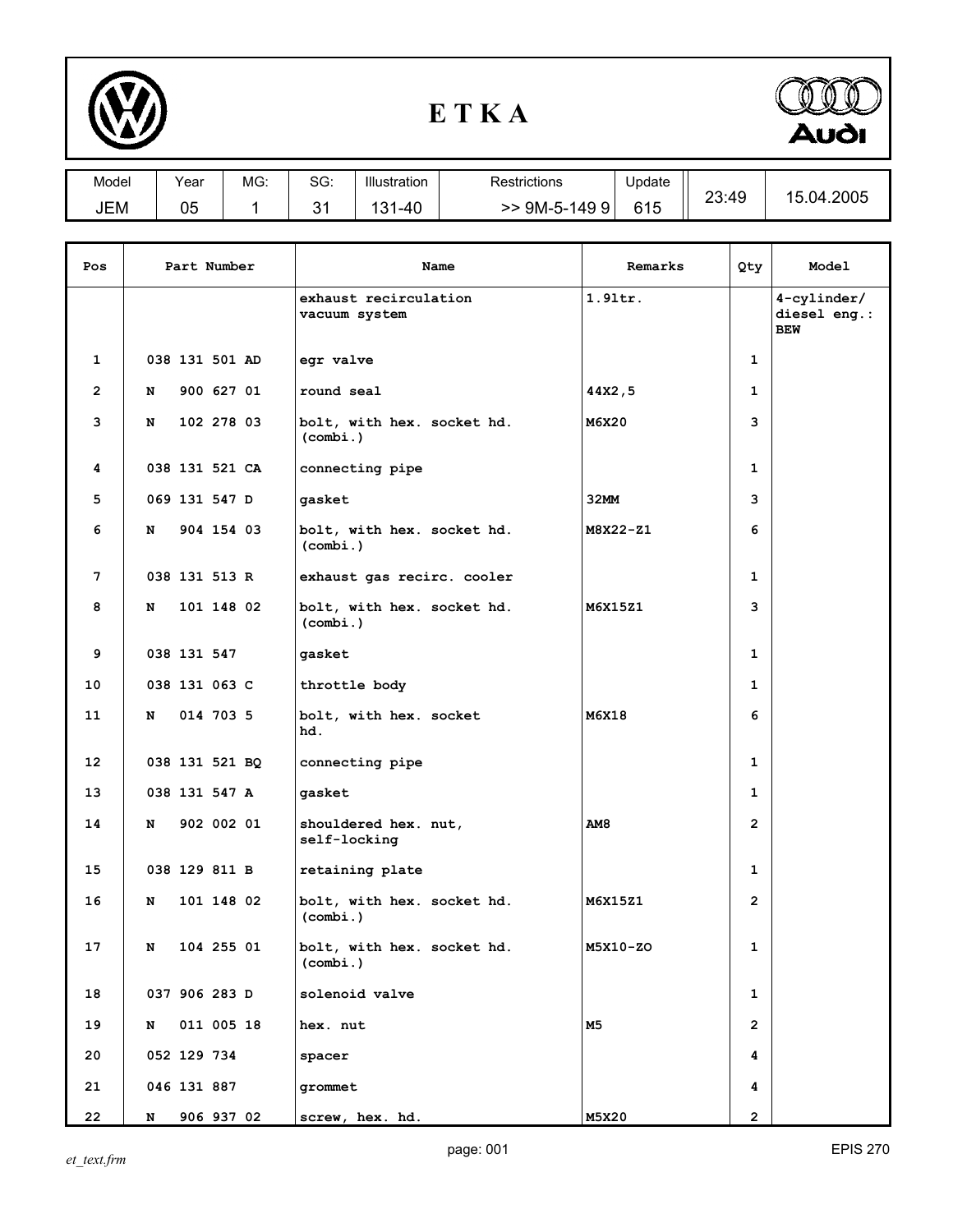

## **E T K A**



| Model | Year | MG. | SG:     | Illustration         | Restrictions        | Update |       |                     |
|-------|------|-----|---------|----------------------|---------------------|--------|-------|---------------------|
| JEM   | 05   |     | Λ.<br>ັ | 1 O 1<br>$-40$<br>ں۔ | 9M-5-149<br>9<br>>> | 615    | 23:49 | .2005<br>15.<br>.04 |

| Pos  | Part Number        | Name                                   | Remarks | Qty                   | Model |
|------|--------------------|----------------------------------------|---------|-----------------------|-------|
| 23   | 015 082 5<br>$+ N$ | shouldered hex. nut                    | M6      | $\mathbf{2}^{\prime}$ |       |
| 24   | 1J0 906 627 B      | pressure converter                     |         | 1                     |       |
| 25   | 1J0 906 483 S      | retaining plate                        |         | $\mathbf 1$           |       |
| 26   | 046 130 405        | retaining plate                        |         | 1                     |       |
| 27   | 1J0 906 283 C      | solenoid valve                         |         | $\mathbf{1}$          |       |
| 28   | 038 131 055 AC     | vacuum hose<br>F<br>$>> 9M-5-069214$   |         | 1                     |       |
| 28   | 038 131 055 BM     | vacuum hose<br>F 9M-5-069 215>>        |         | 1                     |       |
| 29   | 046 905 291 A      | check valve                            |         | $\mathbf 1$           |       |
| 30   | 038 131 055 AD     | vacuum hose<br>$>> 9M-5-069214$<br>F   |         | $\mathbf 1$           |       |
| (30) | 038 131 055 BN     | vacuum hose<br>$F$ 9M-5-069 215>>      |         | 1                     |       |
| 31   | 038 131 055 AB     | vacuum hose<br>F<br>$>> 9M-5-069214$   |         | 1                     |       |
| (31) | 038 131 055 BL     | vacuum hose<br>$F$ 9M-5-069 215>>      |         | 1                     |       |
| 32   | 038 131 605 P      | vacuum hose<br>F<br>$>> 9M-4-136826$   |         | 1                     |       |
| (32) | 038 131 605 AA     | vacuum hose<br>$F$ 9M-4-136 827>>      |         | 1                     |       |
| 33   | 038 131 605 Q      | vacuum hose                            |         | 1                     |       |
| 34   | 038 131 605 N      | vacuum hose                            |         | 1                     |       |
| 35   | 038 131 605 G      | vacuum hose                            |         | 1                     |       |
| 36   | 102 793 01<br>N    | spring clip                            | 8X6     | x                     |       |
| 37   | 038 129 807        | damper                                 |         | 1                     |       |
| 38   | 038 103 811        | bracket for damper                     |         | 1                     |       |
| 39   | 013 884 5<br>$+ N$ | tapping screw, hex.hd.                 | 4,8X13  | 1                     |       |
| 40   | 905 882 01<br>N    | bolt, with hex. socket hd.<br>(combi.) | M10X25  | 1                     |       |
| 41   | 4A0 820 199        | double tie wrap                        |         | x                     |       |